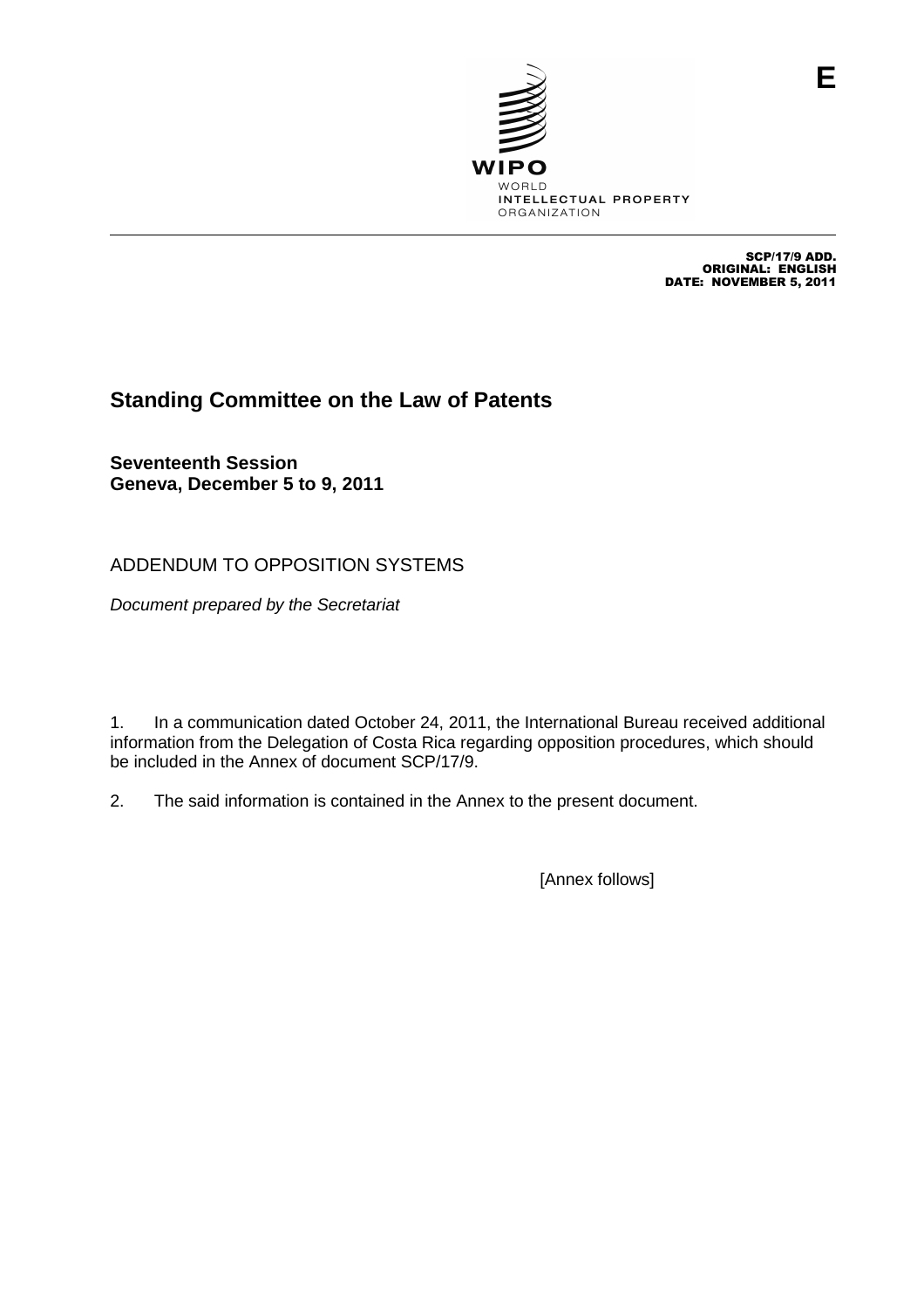## **ADDITIONAL INFORMATION CONCERNING DOCUMENT SCP/14/5 OPPOSITION PROCEDURES**

1. In the case of Costa Rica, Article 12 of the Law on Patents, Industrial Designs and Utility Models, No. 6867, states:

"Article 12.- Opposition and observations. (\*)

1. Any person who considers that the grant of a patent should be refused, since the application does not satisfy the substantive requirements prescribed in this Law, may raise an opposition within three months, beginning from the third publication of the application in the Official Journal (La Gaceta). The opposition shall be duly substantiated, and accompanied by the relevant proof or the offer thereof, and proof of payment of the opposition fee. The proof or means for better provision shall be presented within the two months following submission of the opposition, subject to the opposition being declared irreceivable (\*)

2. In the case of opposition, the Industrial Property Registry shall communicate details thereof to the applicant and shall advise him to submit a response within the following month. Once this period is complete, the examination provided for in Article 13 shall be conducted.

3. Once the period is complete without any form of opposition being raised, the examination provided for in Article 13 shall be conducted."

(\*) (1) of this Article has been reformed through Law No. 8632 of March 28, 2008. La Gaceta No. 80 of April 25, 2008.

2. Similarly, Section 18 of the Regulations under the above Law, i.e. Executive Decree No. 15222-MIEM-J, states:

"Article 18.- Opposition to the grant of a patent An opposition raised against the grant of a patent shall contain:

(a) the name, domicile and address of the person raising the opposition.

(b) the name and address of the agent, where appropriate.

(c) the number and date of filing of the application subject to the opposition and the title of the invention which is the subject of said application.

(d) the basic grounds and right of opposition.

(e) details of the residence or office within the national territory where notifications are to be heard.

(f) the signature of the person raising the opposition, duly authenticated by a lawyer as appropriate.

(g) the proof that it is relevant in support of the grounds for opposition; and

(h) proof of payment of the opposition fee.

 $(\ldots)$ "

3. In practice, once the opposition(s) is (are) received, it shall be notified to the applicant and the period of one month granted for the applicant to challenge the opposition. Once this period is complete, or if there is no opposition, the application is prepared for the conduct of the corresponding substantive study.